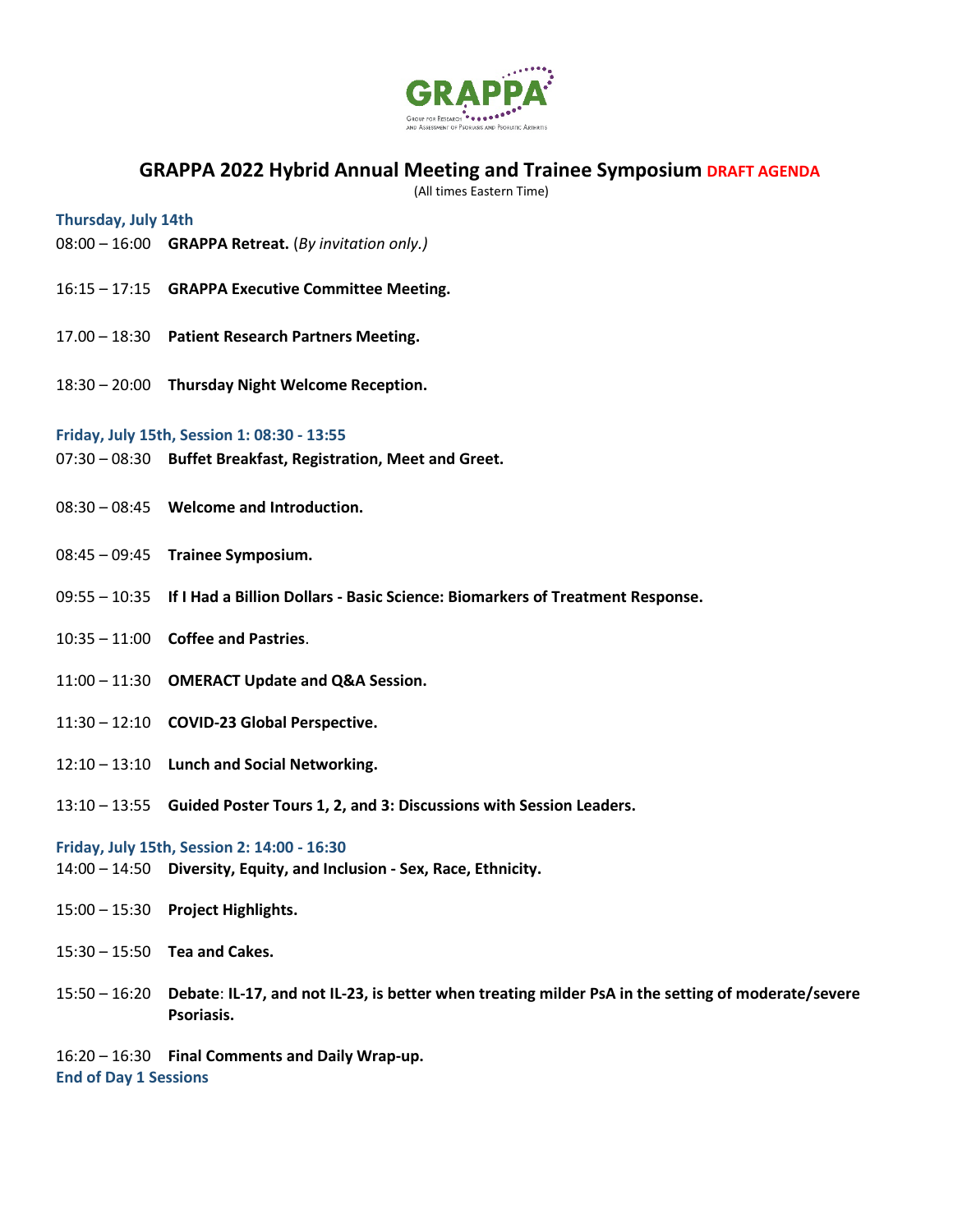- 16:30 18:30 **Concurrent Sessions.** *(separate registration)*
	- **IDEOM Meeting Adjacent to GRAPPA.**
	- **Trainee Seminar and Networking Workshop, Y-GRAPPA.**
- 18:30 19:30 **GRAPPA No-Host Reception.**
- 19:30 22:00 **GRAPPA Recognition Awards Dinner.** (spouses may attend for a \$20 per person fee)
- 22:00 23:00 **Music and Dancing.**
- **Saturday, July 16th, Session 3: 08:30 - 13:35**
- 07:25 08:25 **MRI Workshop.** (*By invitation only.)*
- 07:00 08:30 **GRAPPA Buffet Breakfast and Sign-in.**
- 08:30 08:45 **Welcome Back. Review of Day 2 Agenda.**
- 08:45 09:45 **Hot Topics Debate.**
	- **Debate: Be it resolved that axial psoriatic arthritis is axial spondyloarthritis with psoriasis.**
	- **Update Axial PsA.**
	- **Update Clinical and Molecular Characterization of Axial Psoriatic Arthritis.**
	- **Discussion/Panel.**
- 09:45 10:30 **Basic Science #3 and #4.**
- 10:30 10:50 **Coffee and Pastries.**
- 10:50 11:20 **Guttate and plaque psoriasis: Should they be classified and treated as one entity or two?**
- 11:20 11:50 **Early identification of patients with a high probability of psoriatic arthritis among patients with psoriasis.**
- 11:50 12:50 **Lunch and Social Networking.**
- 12:50 13:35 **Guided Poster Tours 3, 4, and 5: Discussions with Session Leaders.**

**Saturday, July 16th, Session 4: 13:45 - 16:00**

- 13:45 14:15 **Debate: Early aggressive treatment of PsO can prevent PsA.**
- 14:15 15:00 **Awards Ceremony. (2022 Research Grant Award; other awards) Pilot Research Grant Recipient Award Report Feedback.**
- 15:00 15:15 **GRAPPA Retreat Report.**
- 15:15 15:45 **GRAPPA Business Meeting.**

15:45 – 16:00 **Closing Comments with Open Q&A. End of Day 2 Sessions**

16:15 – 17:15 **B.A.C. Meeting**: GRAPPA leadership and industry representatives. (*By invitation only.)*